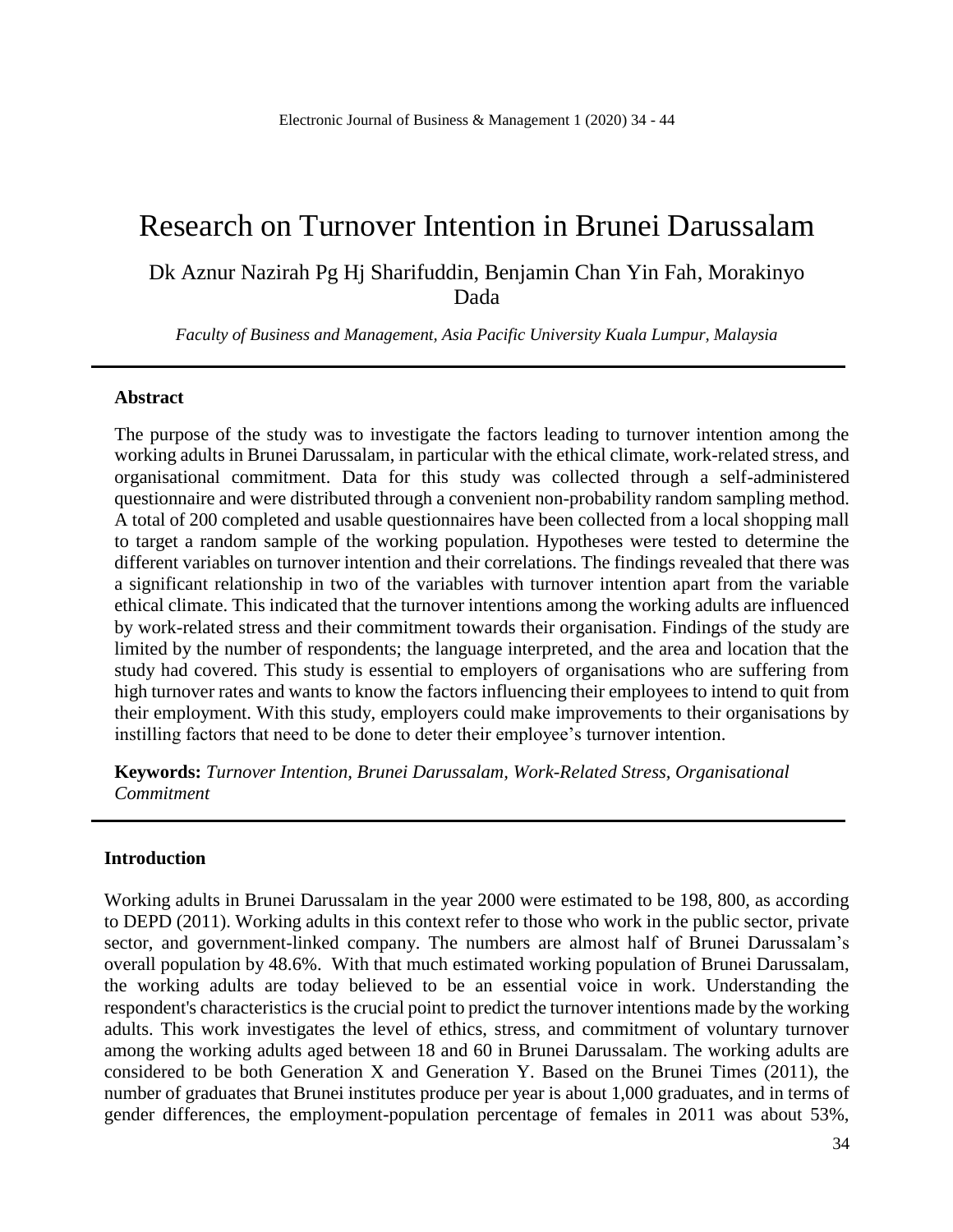whereas the employment-population percentage of males in 2011 was about 73% (Indexmundi, 2011).

#### **Problem Identification**

With the turnover intention as the focal point, this study tries to reach the main target which is to attain the principal objective, which is to regulate the working adults in Brunei Darussalam's turnover intention through a few factors which include ethical climate, work-related stress, and organisational loyalty. First and foremost, the respondents' characteristics are considered as an essential field of research in the workforce pertaining to turnover intentions. Profiling the respondents' gender, age, race, highest education level, marital status, working sector, and income, would contribute to identify and evaluate the turnover intents and the reasons behind it. Are there any significant traits that influence the turnover intention rate? The younger working population is essential in the current workplace as Brunei Darussalam practices seniority rather than relying on individual skills. Hence, the seniors think that they can be exempted from the consequences of unethical behaviour. Can the senior employees really be exempted from consequences?

Work-related stress is definite as since the working population is growing every year, with increasing demands for employment with little to no changes in the supply of employment. Therefore, the working population in Brunei Darussalam is mostly working in places that are irrelevant to their qualifications and experience. Hence, there is a mismatch with employees and their occupation, which inevitably cause work-related stress. Can the working population find their ideal profession sometime in the future? Pertaining to commitment, all the workplaces in Brunei Darussalam, be it in the public sector, private sector or in a government-linked company, they offer benefits and incentives to the working population, of which they cannot refuse. As stated above, the workplaces in Brunei favours seniority over skills. Hence, a portion of workers is all committed to the workplaces for the benefits despite the stress levels. Can the workplaces and a portion of the working population change the habit of staying put despite the situation?

Pertaining to turnover intention, factors including ethics, stress, and commitment are responsible for the turnover intention levels. Since Brunei Darussalam is a small country, with a small working population, there is a possibility that a portion working population voluntarily resigns in search of other types of occupation or for better pay and benefits. How far can this portion of the working population go to reach their ideal jobs?

#### **Significant of Study**

According to Perez (2008), turnover is one of the most researched phenomena in organisational behaviour. Typical research for most studies on turnover is focusing on employees leaving rather than entering the organisation. The phenomenon attracts interest due to its psychological dimension, its organisational significance, and its economic dimension. Turnover intention is a topic strongly related to the actual turnover, or rather, voluntary job mobility. Hence, the turnover intention was reported to be highly correlated with the actual turnover. Although this study is famous overseas, especially in the United States and Europe, there is a lack of study about the turnover intention of working adults in Brunei Darussalam.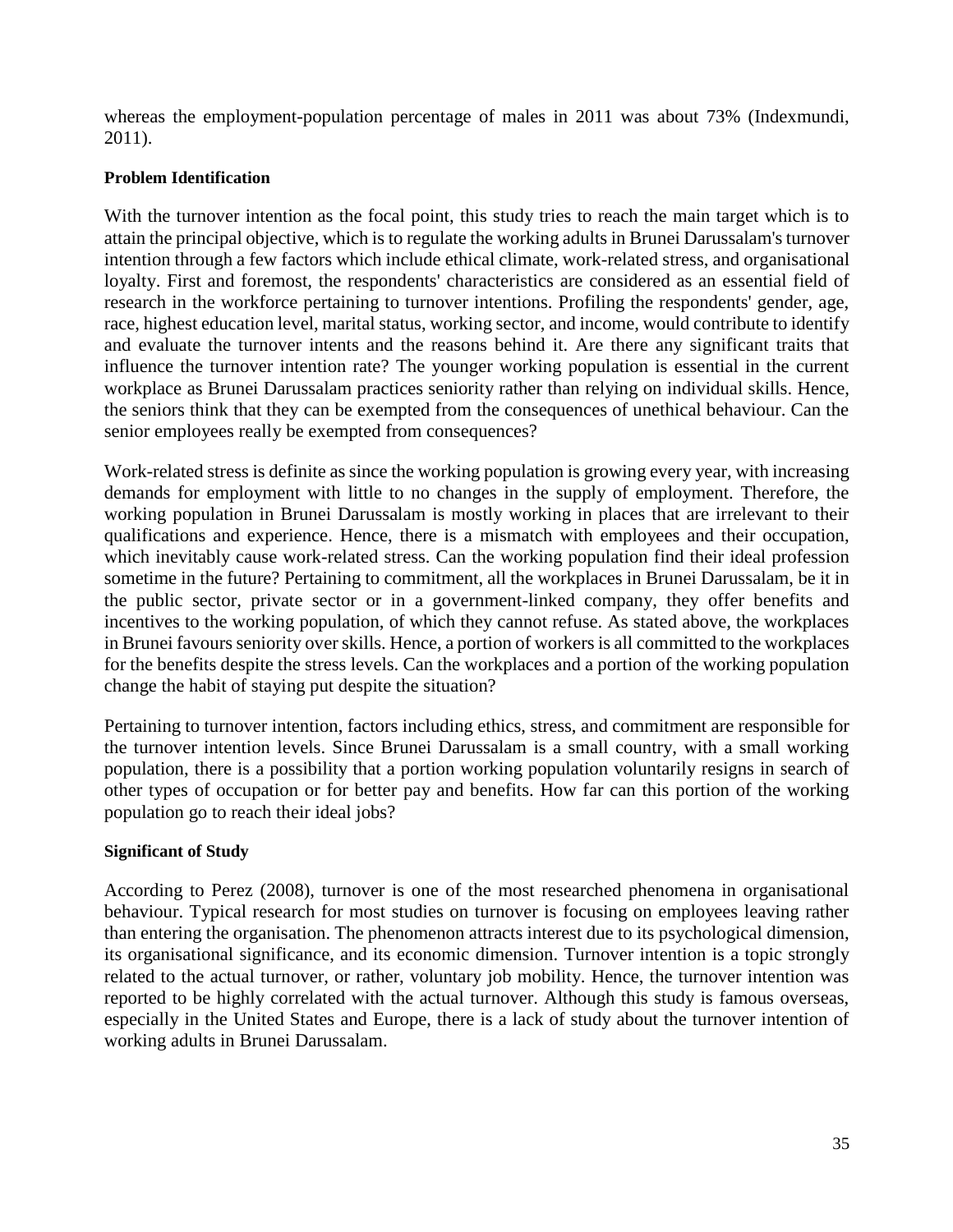#### **Literature Review**

#### **Ethical Climate**

The ethical climate in this context refers to the ways the organisation operationally routine behaviours and the actions that are expected, supported and rewarded, as according to Schneider and Rentsch (1988). Ethics climate can also be referred to as both "Climate regarding ethics" and "ethical climate (Dickson et al., 2001; Grojean et al, 2004). An organisation may consist of many different types of climates – including ethical climate (Schneider, 1975). Qualls and Puto (1989) state that the operationalisation of ethical climate is concerned with evaluating the individual's perceptions of those exercises, procedures, norms, and values that governs the ethical decisions in the arrangement. Studies from Tsai and Huang (2008), Coldwell et al (2008), Martin and Cullen (2006), Mulki et al (2008), & Pettijohn et al (2008) exemplifies the importance of examining ethics climate perceptions when predicting turnover intentions. Stevens (1994) pointed out that ethical climate provides the expectations concerning acceptable and unacceptable ethical behaviour. To meet the individual's ethical responsibility, systems must place and adhere to formal codes of ethical conduct (Schwartz, and Carroll, 2003), as well as to portray that the organisation to be just, reasonable, moral, and respectful of the individuals (Jamali, 2008). An organisation's ethical climate dictates its ethical values and the behaviours expected and have been proven to determine the ethics of its members, or employees (Wimbush and Shepard, 1994; Verbeke et al., 1996). Ethical climate, as stated by Victor and Cullen (1988, p. 101), as 'the prevailing perceptions of typical organisational practices and procedures that have ethical content'.

According to Ethics in American Business (1988), ethical codes play an instrumental role in organisational members' ethical decision making. However, the unethical climate is present when an organisation does not enact and enforce codes of ethics, or policies, which discourage, monitor, and correct unethical behaviour. Hegarty and Sims (1979) specified that when ethical codes become an active part of an employee's working knowledge, they are more likely to affect the individual's ethical decision making. Thus, higher levels of ethical behaviour have been found in firms where ethical codes are in place and enforced (Farrell and Skinner, 1988). Also, Weeks and Nantel (1992) made a point that when codes of ethics that are effectively communicated, or understood, are likely to result in greater ethical behaviour. The decisions to behave ethically or unethically are significantly influenced by corporate goals and policies stated by the organisations (Hegarty and Sims, 1979; Bommer et al., 1987). Rewards and punishments are used to create an ethical climate, as through the administration of rewards and punishments, it may influence ethical behaviour (Posner and Schmidt, 1987). Discipline, or even the threat of punishment, may indirectly influence the decision to behave ethically as its effects of one's perceptions of consequences for unethical behaviour and the desirability of those consequences. As believed by Podsakoff (1982), the absence of punishment may give way for unethical behaviour. Hence, by implementing and enforcing codes of ethics and policies on ethical behaviour, as well as rewarding ethical behaviour, and punishing unethical behaviour, it enables the organisation to create an ethical climate that positively influences ethical behaviour in the organisation (Schwepker, 1999).

#### **Work-Related Stress**

Stress can be defined as the imbalance between people's perceived environmental demands and their perceived ability to cope with demands (Lazarus 1995). Ahmad et al. (2012) identify stress as a critical factor for organisational losses in terms of finance as well as employee health. Blix (1994)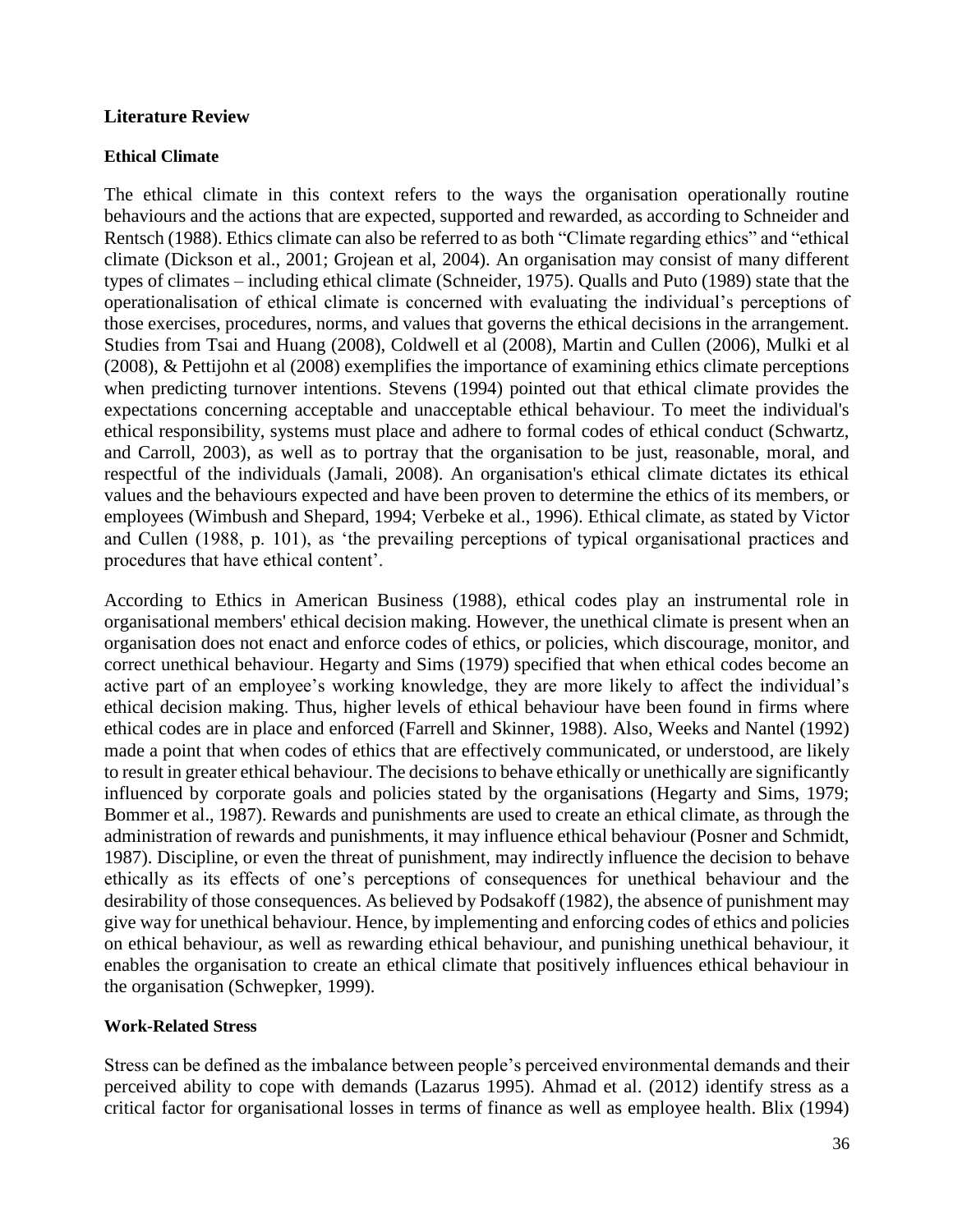also stated that work-related stress could lead to unwanted consequences of physical, behavioural and organisational aspects of workers. Stress is a major cause of occupational ill health, poor productivity, and human error, of which may result in sickness absence, high staff turnover, poor performance, and a possibility in accidents due to human error (Schwab, 1996). Workers feel pressure when they found a mismatch between the job requirements and their capacity to work effectively. Job stress differs from organisation to organisation, job to job, and person to person. Work-related stress components consisted of job demands, job control, managerial support, peer support, violence relationship, role clarity, and change. Zhao et al., (2003) stated that the stressturnover relationship has received considerable attention, and has been supported in different contexts, types of worker, and cultures. Cao (2005) used causal modelling to find the support that stress is indeed a predictor of turnover. Dowden and Tellierb (2004) 's findings show that work attitudes such as participation in decision-making, job satisfaction, commitment, and turnover intention, and specific correctional problems, such as perceived dangerousness and role difficulties, has generated the strongest predictive relationships with job stress.

#### **Organisational Commitment**

Meyer and Allen's (1990) definition of organisational commitment is a psychological state that binds the individual to the organisation. Indications of organisational commitment are concerned with notions of attachment to the goals and values of the organisation, and the adhesion to the organisation for his own sake rather than for instrumental values, stated by Cook and Wall (1980). In other words, measuring organisational commitment is an assessment of the correspondence between an individual's own values and beliefs and those of the organisation (Swailes, 2002). The idea of organisational commitment was introduced in 1960 where the organisational commitment can be used to forecast employees' performance, absence, turnover, and organisational efficiency. Mowday et al (1982) suggested that the antecedent variables of organisational commitment, including personal characteristics, character features, structural characteristics, and work experience, that affect variables including work performance, seniority, attendance, work delay, and upset. Organisation's behaviour can be affected by the organisational commitment. Commitment, as defined by Meyer and Allen (1997) as an "emotional attachment to an organisation; goals and values which results in the willingness to exert optimal effort to achieve the organisational goals". Mowday et al. (1979) 's definition of commitment is the "relative strength of an individual's identification with an involvement in a particular organisation'. Porter et al (1974) suggested three main important factors in organisational commitment that defined as "a strong belief in and acceptance of the organisation's goals, a willingness to exert considerable effort on behalf of the organisation, and a definite desire to maintain organisational membership". Jaros (1997) recognised that commitment is an important predictor of employee turnover. It was later found out that organisational commitment is negatively related to turnover intentions, as stated by Okello-Ouni (2004).

#### **Turnover Intention**

According to Jacobs and Roodt (2007), turnover intention is a mental decision prevailing between an individual's approach regarding a job to continue or leave the job. Turnover intention is when the employee desires to leave the organisation by his preference, what is more, to escape negative experiences in the work environment or to follow better opportunities that are more satisfying, either in terms of career expansion or financially. Cotton and Tuttle (1986) refers to turnover as an individual's estimated probability that they will stay an employing organisation. Whereas Tett and Meyer (1993) define turnover as a conscious wilfulness to seek for other alternatives in other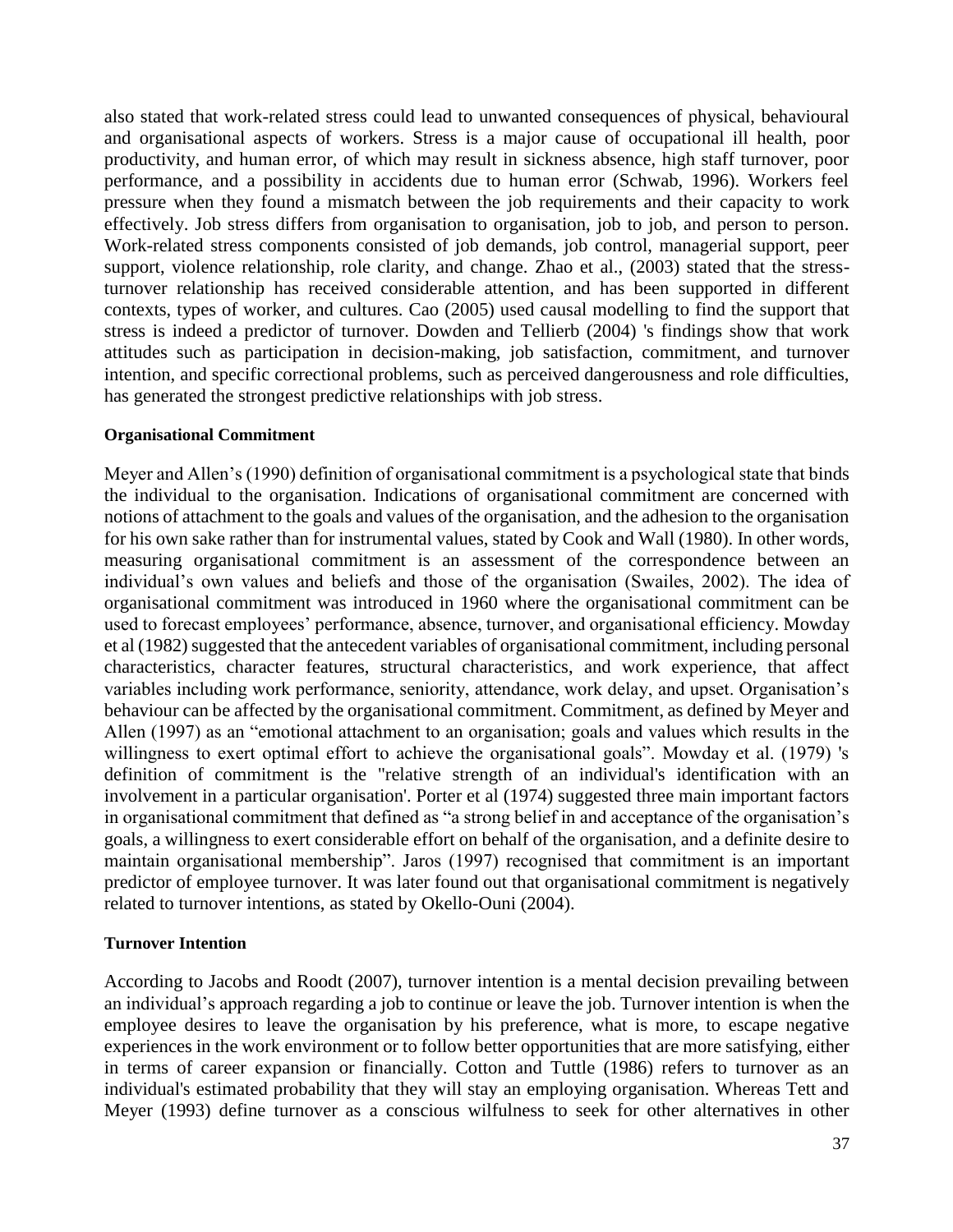organisation. Therefore, Price (2001) suggested turnover intentions as an alternative to measuring the actual turnover.

## **Methodology**

This is a quantitative study. In terms of objectives, this study is descriptive. Looking into the sampling methodology, the population of this study is the Bruneian working adults. The sample in this study refers to those working adults in Brunei Darussalam. In terms of the sampling methodology, this study used the convenience sampling methodology. Since the total working population aged between 18 and 60 in Brunei Darussalam in the year, 2011 was estimated to be 198,800 (DEPD, 2011), almost half of the total population of 408,786 (IndexMundi, 2011) with 48.6%. With the estimated working population of Brunei Darussalam, it is considered that it is a large sample group. The results from Raosoft Sample Size Calculator suggested that 68 is the minimum sample size of the survey with a marginal error of 10% and a confidence level of 90%. A convenience sampling method was conducted among 200 working adults in various places, such as shopping complexes and banks. This sampling method was chosen due to the unavailability of the list of working adults in Brunei Darussalam. In addition to this, this sampling method contributes to meeting different respondents from different backgrounds and more diverse working conditions. This is merely to avoid bias for surveying all the respondents from a particular industry or background.

In terms of Instrumentation, this study used some of the items from Schwepker (1999) scale to look at the ethical climates among the working adults in Brunei Darussalam and a total of seven statements were read to the respondents to find out their opinion whether they agree or disagree. According to Schwepker (1999), all the components of the scale are in a negative statement. Each item has been evaluated ranging from (1) Strongly Disagree to (5) Strongly Agree. The scores for each question were then totalled to obtain the Ethical Climate Score. The highest score possible was 35 and the lowest was seven. This study used some of the items from Elçi et al. (2012) scale to look at the workrelated stresses, and each item has been evaluated ranging from (1) Strongly Disagree to (5) Strongly Agree. The scores for each question were then totalled to obtain the Work-Related Stress Score. In this study, scores ranged from 6-30 points while a higher score indicates the more positive the values towards work-related stress of an individual. This study used the items from Schwepker (1999) scale to look at the organisational commitment among the working adults in Brunei Darussalam, and a total of thirteen statements were read to the respondents to find out their opinion whether they agree or disagree, ranging from (1) Strongly Disagree to (5) Strongly Agree.

Lastly, six statements from Schwepker (1999) has been employed to examine the turnover intention score. As usual, a higher score indicates the more positive the values towards the turnover intention of an individual. The total numbers of 200 respondent details are keyed into SPSS one by one, and then the individual data will be analysed on a group basis. Graphical presentation such as histogram, bar charts and pie charts are used to make the interpretation work easier. Analysing frequencies of these variables help to construe better the relevancy and validity of the sample group within this research. In this research paper, the statistic will include both the descriptive and inferential statistics. This study employed the Pearson Moment Correlation test to examine the relationship between the variables.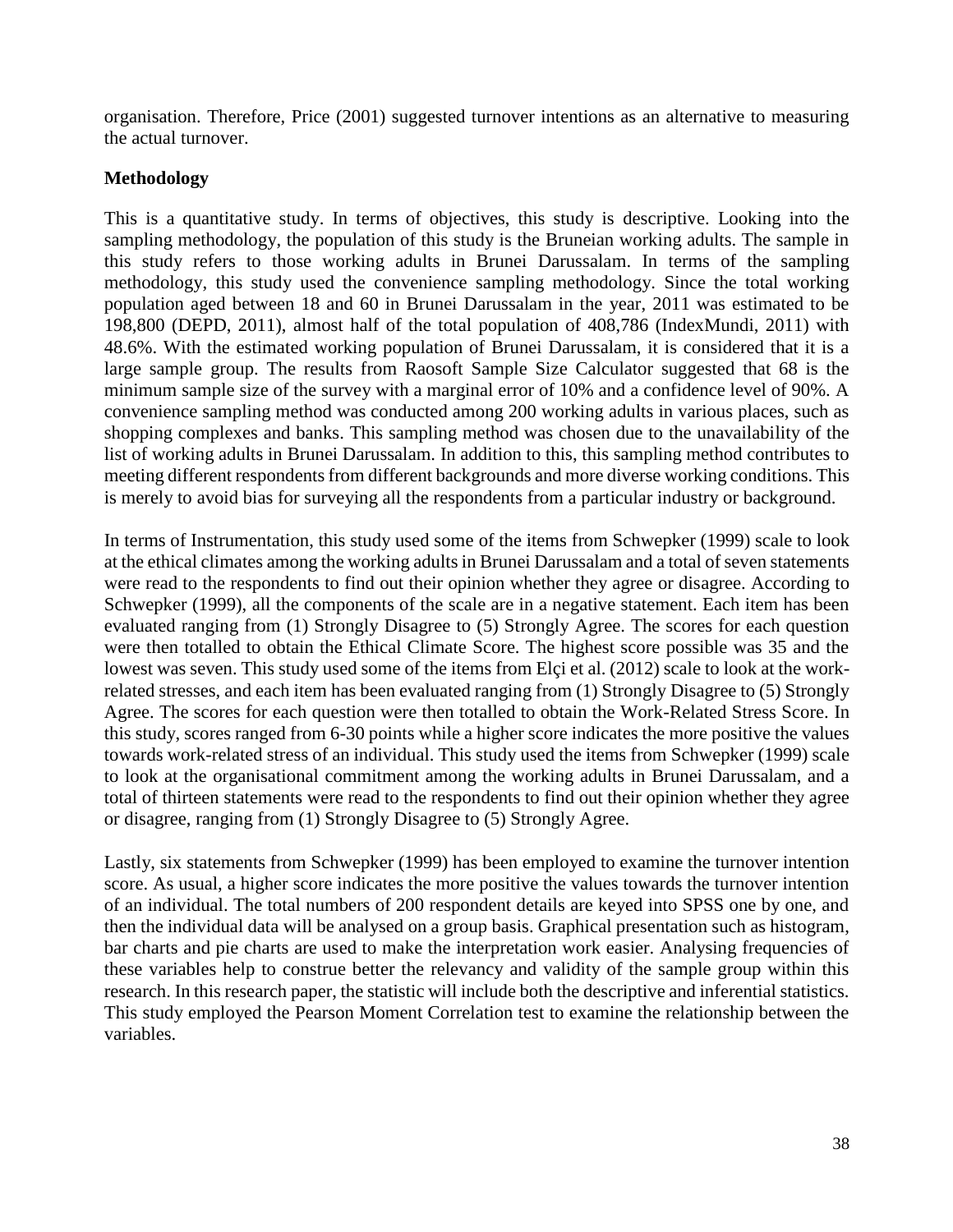## **Results and Findings**

#### **Reliability Test**

From the results shown in Table 1, all of the variables with the Cronbach's Alpha varied from 0.736 to 0.929, thus making the variables acceptable since all the Cronbach's Alphas values are more than the minimum acceptable rate of 0.60. The Cronbach's Alpha for Organisational Commitment scored the highest with 0.929 indicating a superior reliability consistency as compared to the remaining variables, Ethical Climate (0.736), Work-Related Stress (0.859), and Turnover Intention (0.868).

| Table 1: Reliability Statistics for Dependent and Independent Variables |                         |  |  |  |  |  |
|-------------------------------------------------------------------------|-------------------------|--|--|--|--|--|
| <b>Variable Item</b>                                                    | <b>Cronbach's Alpha</b> |  |  |  |  |  |
| Ethical Climate                                                         | 0.736                   |  |  |  |  |  |
| <b>Work-Related Stress</b>                                              | 0.859                   |  |  |  |  |  |
| <b>Organisational Commitment</b>                                        | 0.929                   |  |  |  |  |  |
| <b>Turnover Intention</b>                                               | 0.868                   |  |  |  |  |  |
|                                                                         |                         |  |  |  |  |  |

## **Table 1: Reliability Statistics for Dependent and Independent Variables**

#### **Hypothesis Testing**

In the hypothesis testing, 28 hypotheses have been identified with regards to the Respondent's Profile, Ethical Climate, Work-Related Stress, Organisational Commitment, and Turnover Intention. Nine of these hypotheses were rejected where their p values are  $\leq 0.01$  and  $\leq 0.05$ . The nine rejected hypotheses indicate that there are significant differences with the dependent variable, Turnover Intention. The nine rejected hypotheses are shown in Table 2.

### **Table 2: Relationships between Demographic Background, Ethical Climate, Work-Related Stress, Organisational Commitment, and Turnover Intention.**

| <b>Demographics</b><br><b>Variables</b>  | <b>Ethical Climate</b> |         | Work-<br><b>Related</b><br><b>Stress</b> |     | <b>Organisational</b><br><b>Commitment</b> |         | <b>Turnover</b><br><b>Intention</b> |          |
|------------------------------------------|------------------------|---------|------------------------------------------|-----|--------------------------------------------|---------|-------------------------------------|----------|
|                                          | (t)                    | (F)     | (t)                                      | (F) | (t)                                        | (F)     | (t)                                 | (F)      |
| <b>Gender</b>                            |                        |         |                                          |     |                                            |         |                                     |          |
| Age<br>Group<br>Race                     |                        |         |                                          |     |                                            | $3.03*$ |                                     | $2.46*$  |
| <b>Highest Education</b><br><b>Level</b> |                        | $4.18*$ |                                          |     |                                            |         |                                     |          |
| <b>Marital Status</b>                    |                        |         |                                          |     |                                            |         | $2.19*$                             |          |
| <b>Working Sector</b>                    | 2.882**                |         |                                          |     |                                            |         | $4.131**$                           |          |
| <b>Income Group</b>                      |                        | $7.55*$ |                                          |     |                                            | $3.58*$ |                                     | $8.30**$ |

Note:  $* = p \le 0.01$ ,  $* = p \le 0.05$ 

#### **Multiple Regression**

Table 3 below is the summary table of multiple regression analysis for Turnover Intention. Four variables contribute to turnover intention, namely: Ethical Climate, Work-Related Stress, Organisational Commitment, and Working Sector. Of the four variables, all but one showed a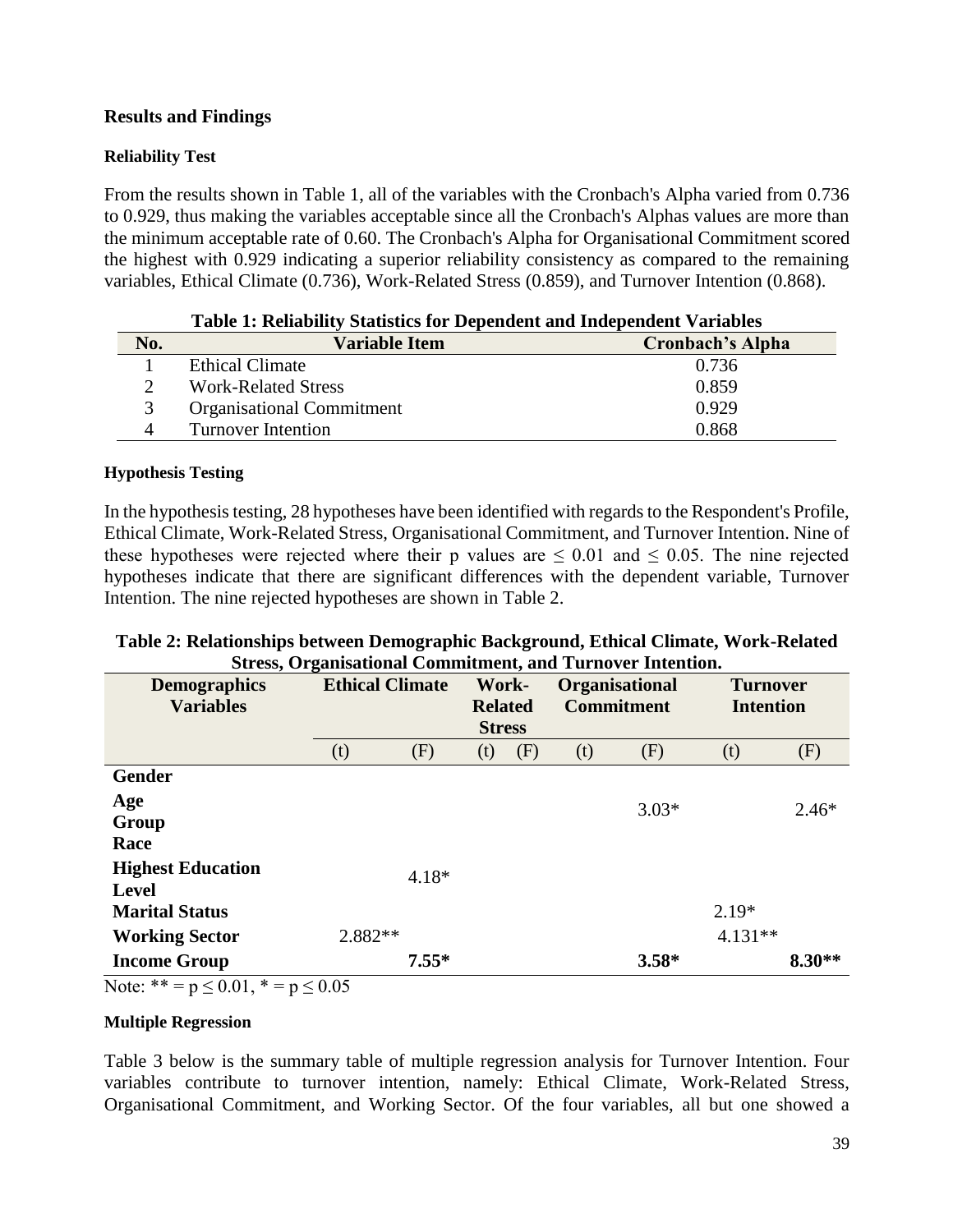positive relationship with turnover intention. The F statistic for the overall goodness of fit of the model is 28.335, which is significant at  $\alpha = 0.05$ . After excluding the non-significant variables, the final regression model produced by the enter method for turnover intention (TI) is:

TI =19.734 +0.387 work-related stress –0.191 organisational commitment –3.747 working sector.

This model explains 37% of the variance in turnover intention. This indicates that 37% of the dependent variable (turnover intention) was explained by the linear combination of the threepredictor variables. Among the three-predictor variables, work-related stress was found to contribute more significantly towards one's turnover intention.

| Table 3: Summary of Multiple Regression Analyses for Turnover Intention |          |                                              |                                            |          |       |  |  |  |
|-------------------------------------------------------------------------|----------|----------------------------------------------|--------------------------------------------|----------|-------|--|--|--|
| <b>Variables</b>                                                        |          | <b>Unstandardised</b><br><b>Coefficients</b> | <b>Standardised</b><br><b>Coefficients</b> | t        | Sig.  |  |  |  |
|                                                                         | B        | <b>Std. Error</b>                            | <b>Beta</b>                                |          |       |  |  |  |
| (Constant)                                                              | 19.734   | 2.272                                        |                                            | 8.686    | 0.000 |  |  |  |
| <b>Ethical Climate</b>                                                  | 0.018    | 0.075                                        | 0.015                                      | 0.247    | 0.805 |  |  |  |
| <b>Work-Related Stress</b>                                              | 0.387    | 0.063                                        | 0.361                                      | 6.098    | 0.000 |  |  |  |
| Organisational                                                          | $-0.191$ | 0.034                                        | $-0.345$                                   | $-5.551$ | 0.000 |  |  |  |
| Commitment                                                              |          |                                              |                                            |          |       |  |  |  |
| <b>Working Sector</b>                                                   | $-3.747$ | 0.752                                        | $-0.291$                                   | $-4.980$ | 0.000 |  |  |  |
| $R_{\text{scup}} = 0.268 \text{ df} - 4.51 - 29.225 \text{ m} - 0.000$  |          |                                              |                                            |          |       |  |  |  |

## R square = 0.368, df = 4; F = 28.335; p = 0.000

## **Conclusion and Recommendations**

This study aims to investigate how the working population of Brunei Darussalam on their turnover intention based on the three factors, namely, ethical climate, work-related stress, and organisational commitment. These factors also profile the respondent's characteristics in terms of gender, age group, race, highest education level, marital status, working sectors, and their income group. In terms of ethical climate, a recommendation for a Human Resource manager is to adopt policies regarding ethics, particularly, ethical issues relating to the workplace. These ethical policies give employees the guidelines on what to suffice and what not to do in the workplace during working hours. It helps to avoid employees having to guess what is right and wrong when is left to their own devices. Thus, policies like this break the employees a sense of importance rather than the sense of neglect.

Pertaining to work-related stress, a typical form of stress that usually occurs in the workplace refers to work overload, boring and repetitive actions, inadequate resources, people management issues, etc., are among the many problems in the workplace that can contribute to work-related stress. One of the many actions that a human resource department can act is to build supportive management where the human resource department steps in and trains their overworked managers to improve their ability to assign their work to qualified staff to lessen the manager's workload. Concerning organisational commitment, there are ways where the establishment applies to ensure employee's commitment towards their establishment. Foremost the organisation can provide the opportunity to the employees to experience more challenging assignments, and be given more responsibilities.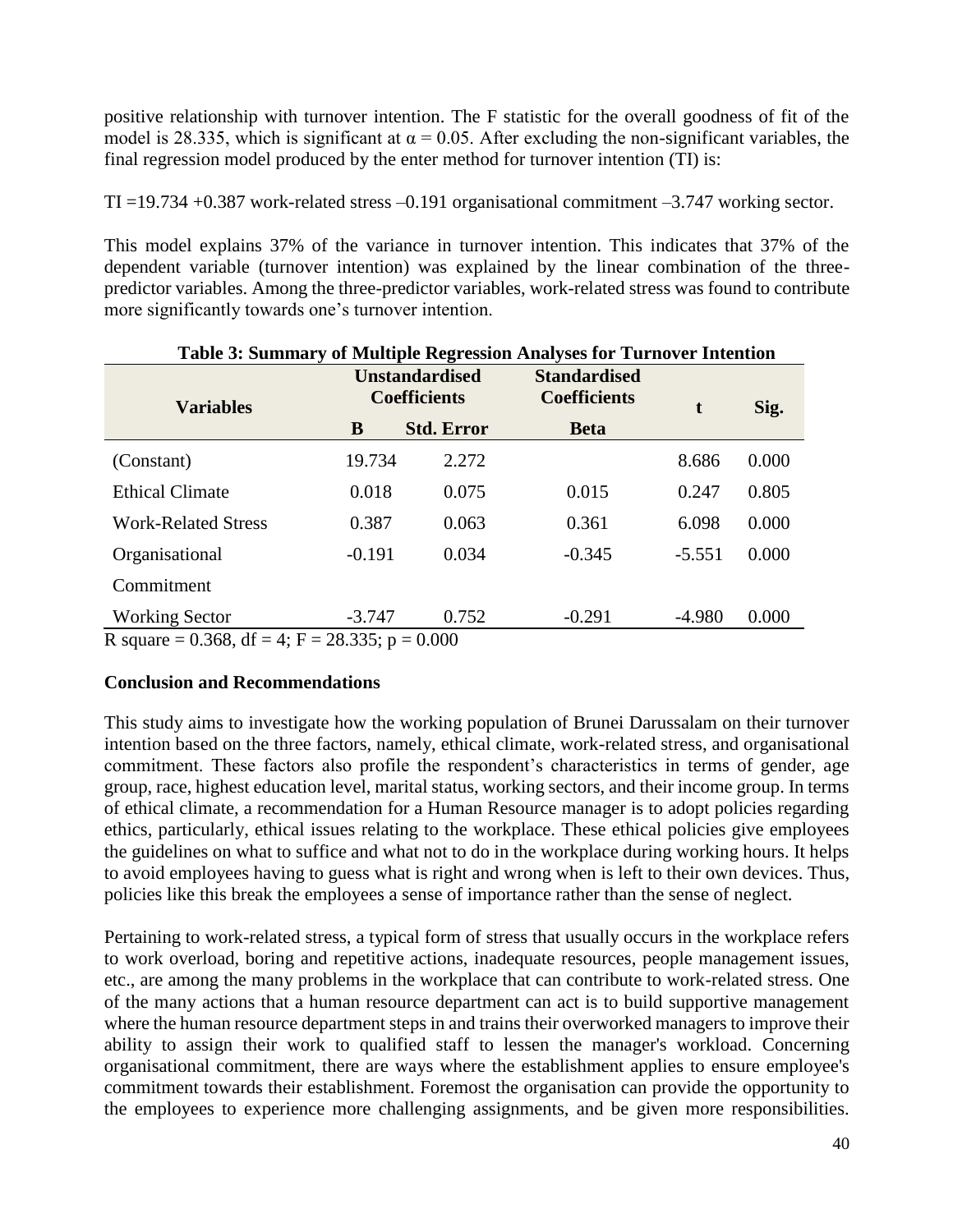Secondly, the organisation can provide opportunities within the organisation for cross-training and career progression. Employees like to know that they have room for career movement, hence will be more committed to the organisation.

Concerning turnover intention, human resource managers can offer attractive and competitive computer software with components such as indemnity, disability indemnity, and flexible hours. Employees will immediately acknowledge this and will consider that no other organisation may compete with the benefits offered; hence, discouraging the employees from leaving the organisation. Secondly, the managers need to recognise outstanding performances, and exclusively link pay to performance. Employees will be exceptionally motivated when above-average efforts are recognised and rewarded. Hence, employees will be anticipating for every recognition and rewards, deterring their intent to quit.

Unlike any other studies conducted, it should be remarked that this research involves some limitations. Firstly, while directing the work, it was difficult to obtain relevant data on the working population of Brunei Darussalam on both the private and the public sector. Therefore, this research used a convenient sampling method for the respondents. Hence, the result collected may not be balanced in terms of demographics. Secondly, the sample size of 200 is not a real representative value of the total working population in Brunei Darussalam. Also, taking into consideration the views of the respondent's maturity as well as those working in different working sectors may vary. The fact that the answers received were distributed exclusively from one shopping mall in Brunei Darussalam is another restriction of this inquiry. Lastly, on that point are also chances where respondents may not have sufficient knowledge and understanding of the subject, or questions asked in the questionnaire, so misreading the questions. Other components, such as the respondent's honesty and patience, limit the accuracy of the determinations.

Research can be conducted towards a specific working sector, either the private sector or the public sector. Alternatively, research can also be done according to a specific industry in Brunei Darussalam. It may be in the agricultural industry, or the health industry, the education industry, the banking industry. The research could also be done with a bigger sampling size from different locations to get more accurate data. 300 to 400 respondents may be better and add more diverse locations to obtain the data. Researchers must consider translating the language to Malay when conducting the questionnaire whenever necessary as Brunei Darussalam's national language is primarily Malay.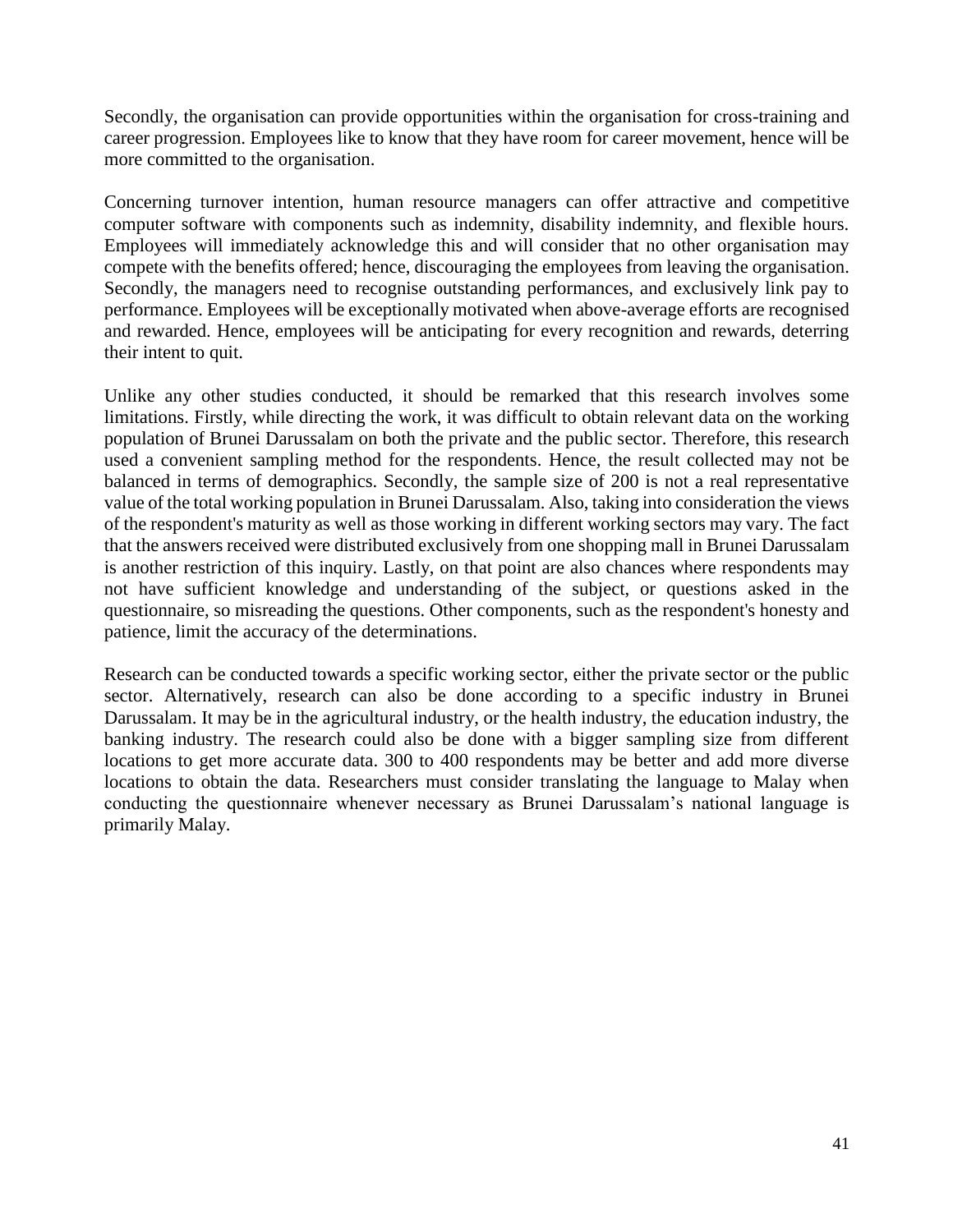## **References**

Ahmad, B., Shahid, M., Huma, Z., & Haider, S., (2012), Turnover Intention: An HRM Issue in Textile Sector, Institute of Interdisciplinary Business Research, 12(3): 125-13

Blix, A.G. (1994). Occupational Stress among University Teachers. Educational Research, 36(2): 157 169.

Bommer M, Gratto C, Gravander J, Tuttle M. (1987), A behavioural model of ethical and unethical decision making. Journal of Business Ethics 2, 265– 80.

Coldwell, D. A., Billsberry, J., van Meurs, N., & Marsh, P. J. G. (2008). The effects of person organisation ethical fit on employee attraction and retention: Towards a testable explanatory model. Journal of Business Ethics, 78, 611-622.

Cook, J., & Wall, T., (1980), "New work attitude measures of trust, organisational commitment, and personal need non-fulfillment", Journal of Occupational Psychology, No. 53, 39-52.

Cotton, J and Tuttle, J (1986). Employee turnover: A meta-analysis and review with implication for research. Academy of Management Review, 11 (1): 55-70.

Department of Economic Planning and Development (DEPD), (2011), Brunei Darussalam Key Indicators

Dickson, M. W., Smith, D. B., Grojean, M. W., & Ehrhart, M. (2001). An organisational climate regarding ethics: The outcome of leader values and the practises that reflect them. Leadership Quarterly, 12: 197-217.

Grojean, M. W., Resick, C. J., Dickson, M. W., & Smith, D. B. (2004). Leaders, values, and organisational climate: Examining leadership strategies for establishing an organisational climate regarding ethics. Journal of Business Ethics, 55, 223-241

Hegarty, H. W., Sims, H. P., (1979), Organisational philosophy, policies, and objectives related to unethical decision behaviour: a laboratory experiment. Journal of Applied Psychology. 1979;64(June):331– 8.

Jacobs, E. & Roodt, G. (2007). The development of a knowledge sharing construct to predict turnover intentions. Aslib Proceedings: New Information Perspectives, 59(3), 229-248.

Jamali, D. (2008). A stakeholder approach to corporate social responsibility: A fresh perspective into theory and practice. Journal of Business Ethics, 82, 213-231.

Lazarus, R.S. (1995). Psychological Stress in the Workplace, in Occupational stress: A handbook, R. Crandall and P.L.Perrewe, Editors. Taylor & Francis: Washington, DC. p. 3-14.

Martin, K. D., & Cullen, J. B. (2006). Continuities and extensions of ethical climate theory: A meta-analytic review. Journal of Business Ethics, 69, 175–194.

Meyer, J. P., & Allen, N. J., (1990), "The measurement and antecedents of effective, continuance, and normative commitment to the organisation", Journal of Occupational Psychology, vol. 63, p. 1- 18.

Meyer, J. P., & Allen, N. J., (1997), commitment in the workplace; theory, research, and application. Thousand Oaks, CA: Sage.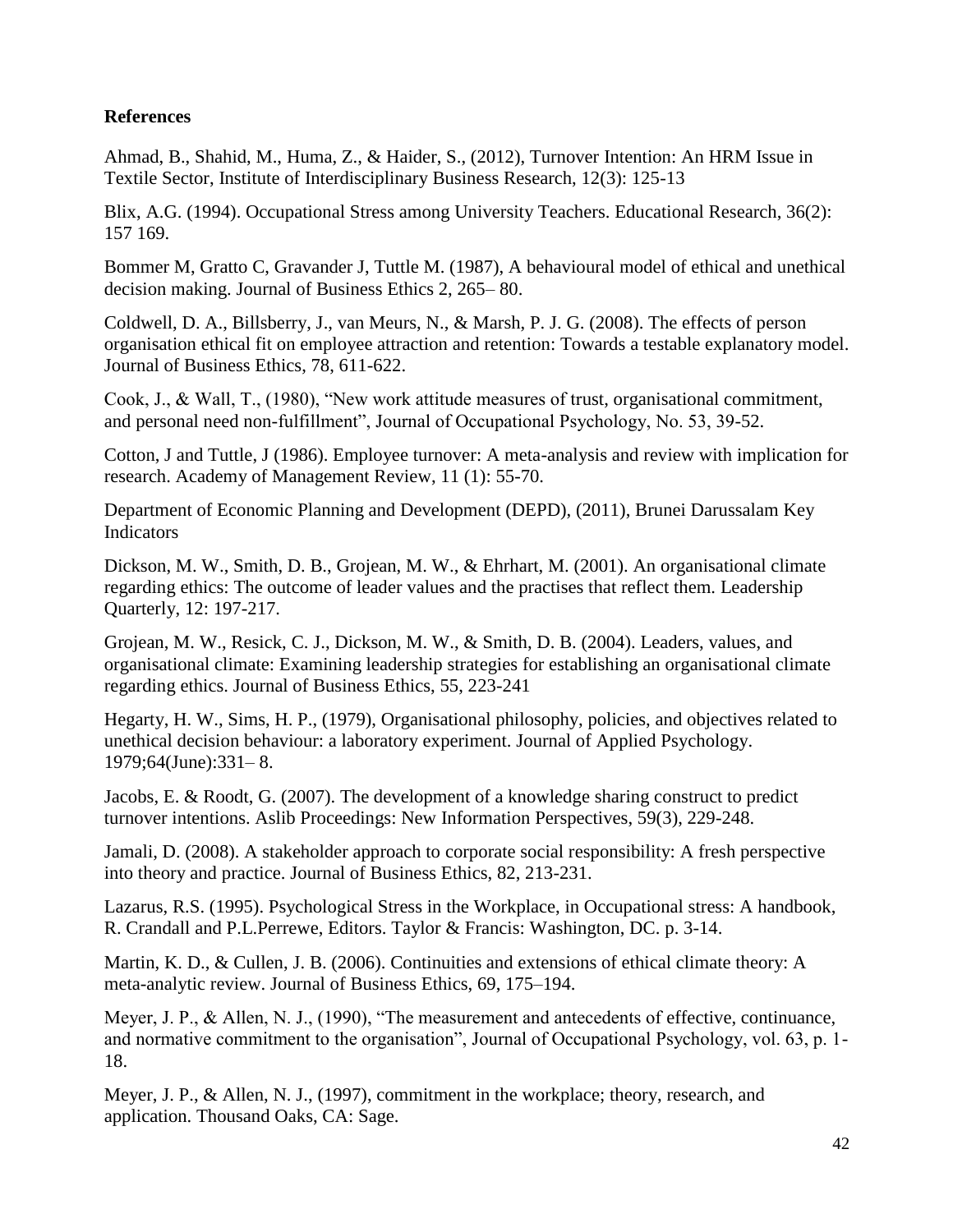Mowday, R. T., Steers, R. M., & Porter, L. W., (1979), The Measurement of Organisational Commitment, Journal of Vocational Behaviour, 1979;14: 224-247

Mulki, J., Jaramillo, J., & Locander, W. (2008). Effect of ethical climate on turnover intention: Linking attitudinal- and stress theory. Journal of Business Ethics, 78, 559-574.

Okello-Ouni A (2004). Organisational support and sales force turnover in the manufacturing industry: A study of selected companies in Kampala, Uganda. Unpublished M.Sc. Dissertation, Makerere University.

Perez, M. (2008), 'Turnover Intent', Diploma Thesis, University of Zurich, Switzerland.

perspective. J Bus Ethics 1987;6(July):383– 91.

Pettijohn, C., Pettijohn, L., & Taylor, A. (2008). Salesperson perceptions of ethical behaviours: Their influence on job satisfaction and turnover intentions. Journal of Business Ethics, 78, 547-557.

Posner BZ, Schmidt WH. Ethics in American companies: a managerial

Price, J.l. (2001). Reflections on the determinants of voluntary turnover. International Journal of Manpower, 22(7): 660-624.

Qualls, W. J., & Puto, C. P., (1989), Organisational climate and decision framing: an integrated approach to analysing industrial buying decisions, 1989;26:179 –92.

Schneider, B., (1975), Organisational climate: an essay, 1975;28: 447–79.

Schwab, L. (1996). Individual hardiness and staff satisfaction. Nursing Economics. 1 (3), 171 173.

Schwepker, C, H, Jr., (1999), Ethical Climate's Relationship to Job Satisfaction, Organizational Commitment, and Turnover Intention in the Salesforce, Journal of Business Research, 2001;54: 39- 52

Stevens, B. (1994). An analysis of corporate ethical code studies: Where do we go from here? Journal of Business Ethics 13, 63–69.

Swailes, S., (2002), "Organisational commitment: A critique of the construct and measures", International Journal of Management Reviews, Vol. 4, No. 2, p. 155-178.

Tett, R.P. and Meyer, J. P. (1993. Job satisfaction, organisational commitment, turnover intention and turnover: Path analyses based on meta-analytic findings. Personnel Psychology, 46,259-290.

Tsai, M. T., & Huang, C. C. (2008). The relationship among ethical climate types, facets of job satisfaction, and the three components of organisational commitment: A study of nurses in Taiwan. Journal of Business Ethics, 80, 565-581.

Verbeke, W., Ouwerkerk, C., & Peelen, E., (1996), Exploring the contextual and individual factors on ethical decision making of salespeople, Journal of Business Ethics, 1996;15: 1175– 87.

Victor, B., & Cullen, J. B., (1988), The organisational bases of ethical work climate, 1988;33:101– 25

Weeks W, Nantel J. Corporate codes of ethics and sales force behaviour: a case study. J Bus Ethics 1992;11(October):753– 60.